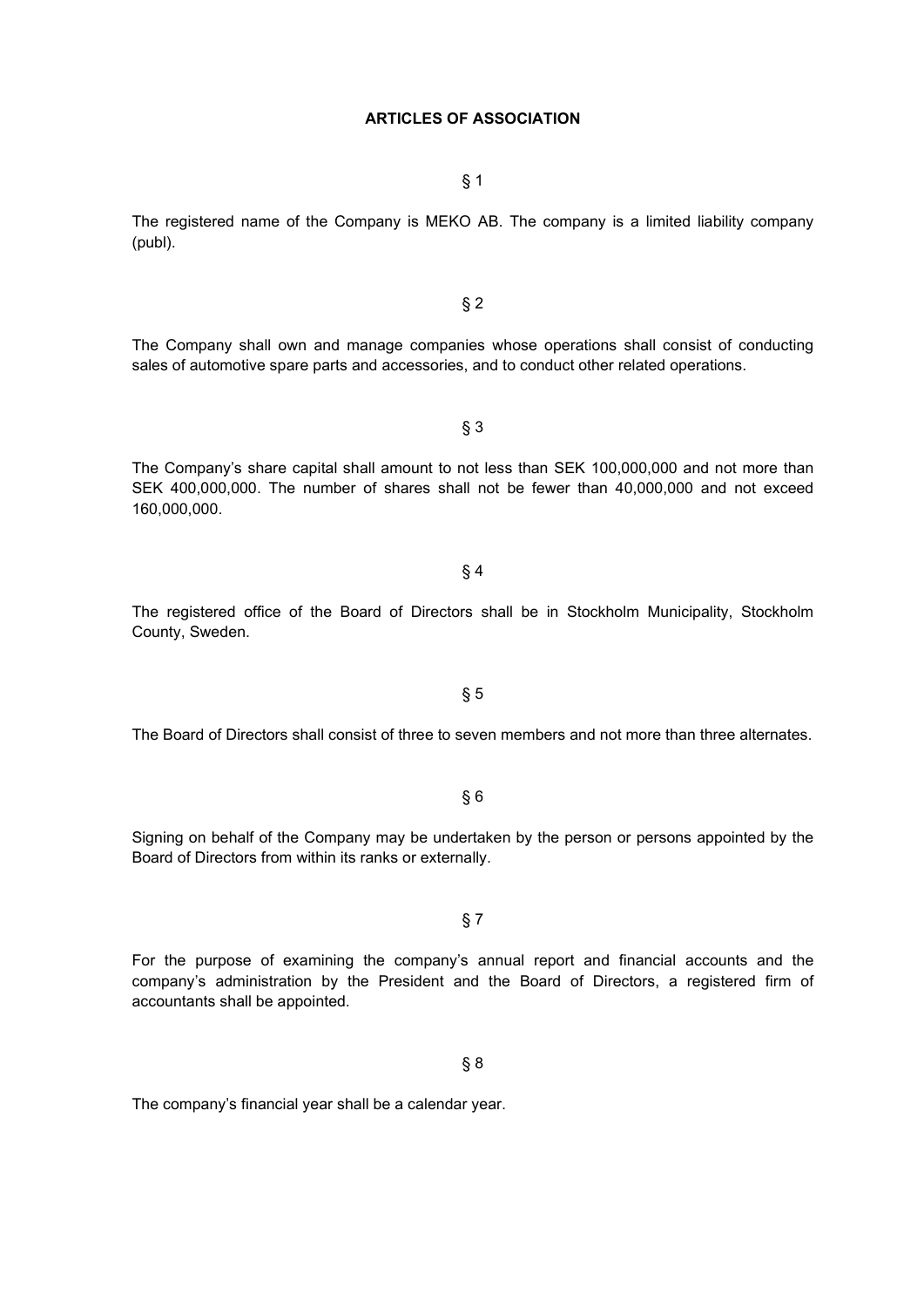The following items of business shall be addressed at the Annual General Meeting:

- 1. Election of Chairman of the Meeting.
- 2. Preparation and approval of the list of shareholders entitled to vote at the Meeting.
- 3. Approval of the agenda.
- 4. Election of minute-checkers.
- 5. Determination of whether the Meeting has been duly convened.
- 6. Presentation of the annual report and the auditors' report and the consolidated financial accounts and the auditors' report on the consolidated financial accounts.
- 7. Resolution concerning the adoption of the income statement and balance sheet and the consolidated income statement and consolidated balance sheet.
- 8. Resolution concerning the disposition to be made of the Company's profits or losses as shown in the balance sheet adopted by the Meeting.
- 9. Resolution concerning the discharge of the Members of the Board and of the President from personal liability.
- 10. Determination of remuneration of Members of the Board and the auditors.
- 11. Election of Members of the Board, and where appropriate, auditors.
- 12. Other business duly referred to the Meeting for consideration.

#### § 10

At the general meeting, each person entitled to vote may only vote for the number of shares such person own and represents.

### § 11

Notices of general meetings of shareholders shall be issued by an announcement in the Official Swedish Gazette (Post- och Inrikes Tidningar) and through posting on the company's website. At the time such notice is issued, information that the notice has been issued shall be advertised in Dagens Nyheter. Notice of Annual General Meetings and Extraordinary General Meetings, where issues pertaining to amendments to the Articles of Association will be addressed, shall be issued not earlier than six and not later than four weeks prior to the General Meeting.

Notice of meetings other than Extraordinary General Meetings shall be issued not earlier than six and not later than two weeks prior to the Meeting. In order to participate at a General Meeting, a shareholder must notify the company not later than the date specified in the notice convening the General Meeting. This day must not be a Sunday, any other public holiday, Saturday, Midsummer's Eve, Christmas Eve, New Year's Eve and must not fall earlier than the fifth weekday prior to the